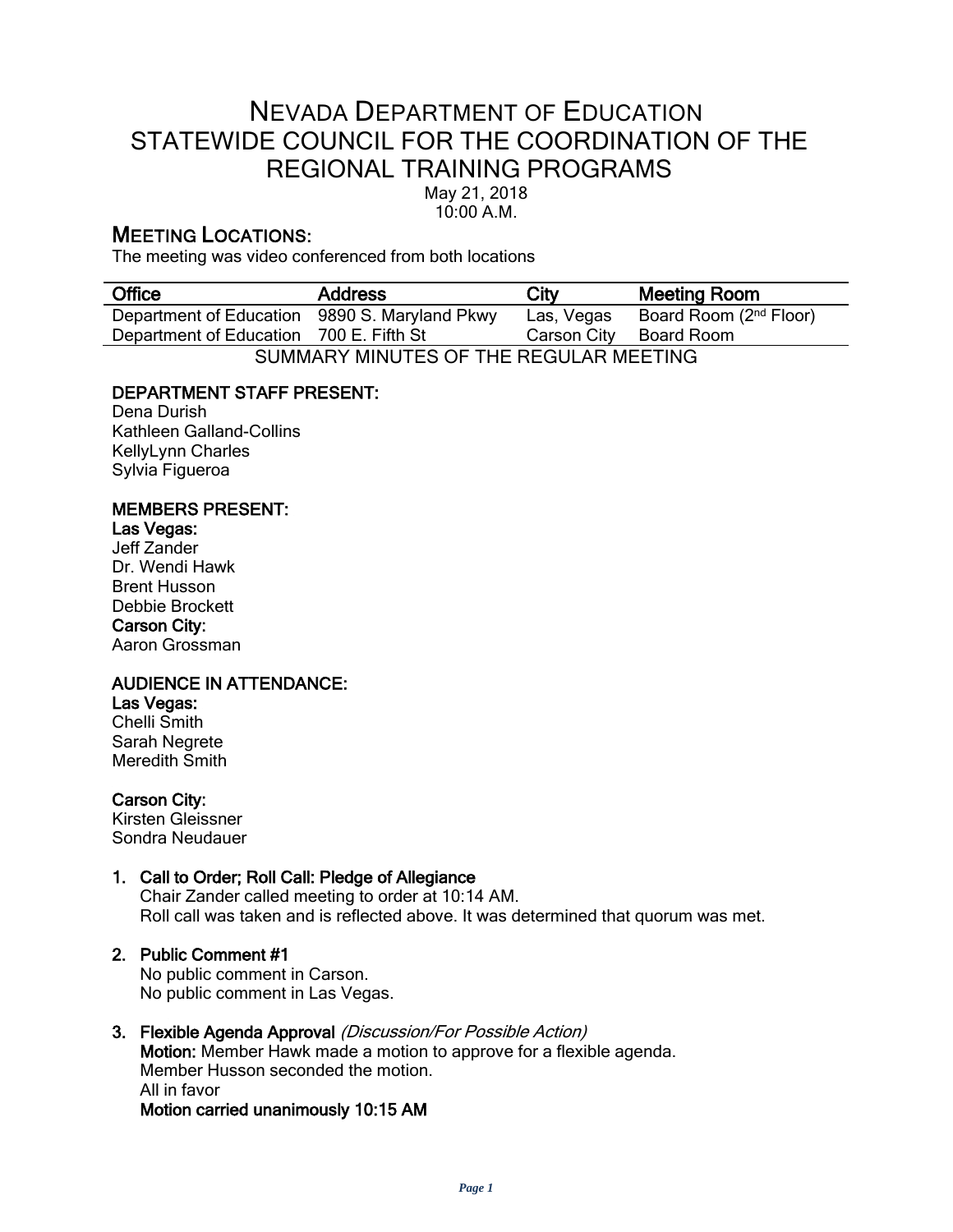## 4. Approval of Prior Meeting Minutes for April 30, 2018

Motion: Member Husson moved to approve the January 26, 2018 meeting minutes Member Brocket seconded the motion All in favor

Motion carried unanimously 10:15 AM

### 5. Member Update

Discussed length of term limit. Member Wendi Hawk and Debbie Brockett were both on the original board and asked if they have out served their term. Chair Zander and Sandra Sheldon are to retire this year. Pam Teel will continue to represent SNRPDP on this board next year. Wayne Workman will represent the NWRPDP. Adam Young, the superintendent from White Pine, will be representing the NNRPDP next year. Chair Zander looked up statute and reminded the Council that members serve a 2 year term. Chair Zander is unsure how Member Hawk and Member Brockett were appointed or if they were appointed by the governor. Dena Durish stated that NDE has appointment letters from the positions that were appointed by the governor. Other councils check in with members to see if they are still interested in serving when they are near the end of their term. They are to contact the governor if they wish to continue to serve or if they do not wish to continue. The next meeting will be sometime in the fall, a new chairperson will be elected at that time.

#### 6. Nevada Department of Education Updates (Information/Discussion)

Members will hear updates from NDE regarding items of interest that may impact the work of the Council.

B474 update per request of the Council.

KellyLynn Charles prepared a spreadsheet on SB474 recommendations. The law stated that recommendations could be made regarding policy, legislation, regulations, and/or budget. The report was completed in January of 2017 prior to the session. A total of nineteen recommendations were made. Four of those were related to the creation of professional development standards. Twelve were either regulatory, statutory or policy. Three were related to budget. The spreadsheet outlines the status of each recommendation, actions taken, progress made, relevant NRS and NAC. This document will be used to guide the continued work of the Council.

The Council decided to do an in depth review of each of the recommendations.

Recommendation #1 a, b, and c are related to the creation and adoption of professional development standards. The standards adopted were the Learning Forward standards plus two additional standards regarding equity and cultural competency. The RPDPs have already been using the Learning Forward standards. Moving forward the only difference for them is the addition of two additional standards: equity, and cultural competency. As a result of Recommendation #1a, there were two sections in AB77 that directed the State Board of Education to adopt professional development standards. A public workshop was held and suggested language was sent to LCB for drafting. Final documentation is pending and once it is returned the proposed language will be posted for 30 days prior to the public hearing at a State Board of Education meeting. Once adopted, guidance will go out to districts and RPDPs regarding the standards.

Recommendation #3 says the school districts and RPDPs should align trainings to the adopted standards and evidenced based language from ESSA. This recommendation was included in two different bills, AB7 and AB77. Legislative Council Bureau (LCB) legal staff are in the process of updating the relevant sections of the Nevada Revised Statutes (NRS). Pending completion, guidance would be sent out to districts and RPDPs. The next steps would be pending State Board public hearing and passage by legislative commission. Member Husson had a question and wanted to know if there was a timeline when all this should get done? Dena answered no, not in this case. Member Husson asked if any of the districts have any information on this, or are the districts operating under the old system. Dena confirmed that is correct. There was a public workshop on November 28, 2017 that had the language that was going to be proposed. Even though it hadn't been officially adopted, folks knew the expectations that would be coming.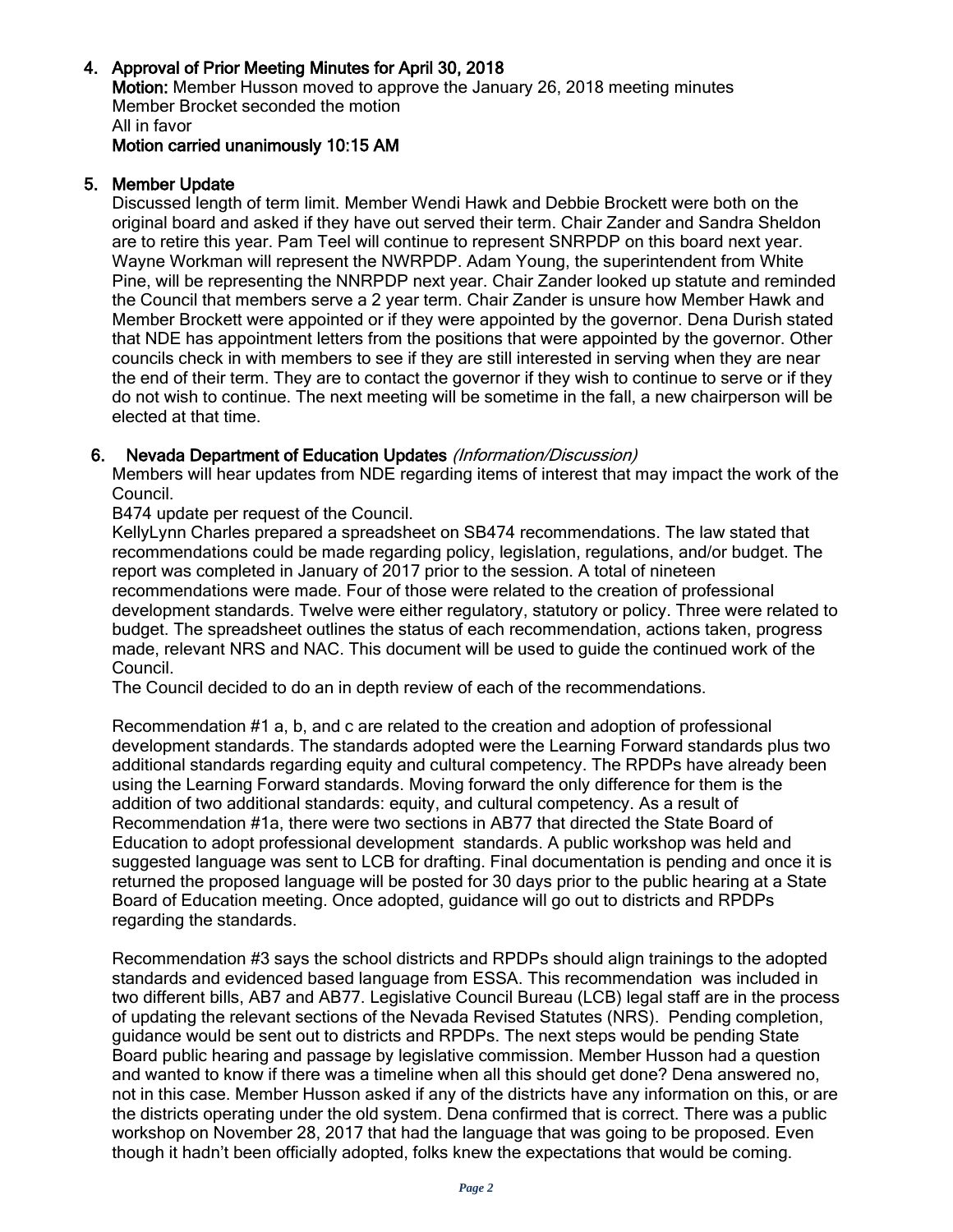Member Hawk asked about the possible disconnect with the ESSA based evidence for Professional Development and the tiered levels of support. Dena answered that ESSA under federal law has tiered levels of support. Tier One is the highest level of evidenced based that was demonstrated through randomized control studies. Several federal funds can only go to Tiers One, Two, and Three. Those have designated providers that have met the criteria. Tier Four provides a little flexibility. Tier Four is considered promising practices and are allowed for use of Title IIA funds for professional development, as well as a few other grant projects. RPDPs and districts would not have to demonstrate at this point Tier One, Two, or Three but would need to demonstrate Tier Four, emerging evidence. Tier Four language states "practices that have a well-defined logic model or theory of action are supported by research and have an effort underway by a school district, state agency, or outside research organization to determine effectiveness." RPDPs constantly do the analysis of their trainings as demonstrated through their annual reports. That would qualify their work as Tier 4.

Recommendation #3 refers to the alignment of RPDPs and districts outlining professional development alignment with priorities, the Strategic Plan adopted by SBE. The idea is that when those standards are approved, all of that guidance would go out.

Recommendation #4c and #4d are related to what was previously in the law. The law previously required two things: 1) every RPDP submit an annual report and 2) every district provide a report of training provided. The recommendations from the SB474 group were then put into AB77. The actions taken in AB77 eliminated 2 reporting structures and allowed for the RPDPs to create a report. The concern was that there should be a standard format. At the September 28th meeting, the RPDP directors shared a report template. There currently are no regulations regarding that report. There have been conversations whether to formalize that or not, but it wasn't required and has not been done yet. As long as the RPDPs are in agreement, the language submitted had been approved. Starting this year (2017-2018) it would be a standardized report. Member Husson asked if districts were required to report. Dena Durish answered that #4c and #4d were the reporting of all training required by RPDPs. Previously the districts were required to report the training provided by RPDPs. The RPDPs would each submit a report and then each county that they served would submit an almost identical report with the same language. Recommendations #4c and #4d delete the need of duplicate reporting. There is still a requirement that the districts share that disaggregated information with their board of trustees and their governing boards. Member Husson asked if that meant the Council would only know about RPDP provided support. Would that be presuming that districts would not be doing anything to support their teachers outside of what RPDPs are doing? Dena Durish stated. The statute only dealt with the relationships between RPDPs and districts, other PD was never required to be reported.

Recommendation #4a states the legislature should require that school districts submit to the State Board an annual professional development report. The report should include, but not be limited to all of the other types of professional development that would be provided. There have been a lot of conversations around that and it was passed in AB77. There is not a requirement to adopt a regulatory language. There is discussion regarding whether or not we have the authority to adopt regulatory language around what the "other types of professional development" would be because it doesn't say the department should adopt regulations. It says the report "should include but not be limited to." The guidance to districts would be to provide all of their professional development. The challenge is it is almost impossible to capture all PD. Member Husson wanted clarification on as we build this we are going to require that we hear from the RPDPs everything they are doing both in the aggregate and disaggregate, but then this body would not know about anything that is done outside of the RPDPs. Member Husson believes that the RPDPs are only one source of professional development and there wouldn't be a full picture. Member Husson believes from Recommendation #4a that the report must show all professional development that is happening. A report should come from the districts. The district's report should include what they are getting from RPDP, but it should be everything else as well. Member Husson doesn't believe there is any intention that all professional development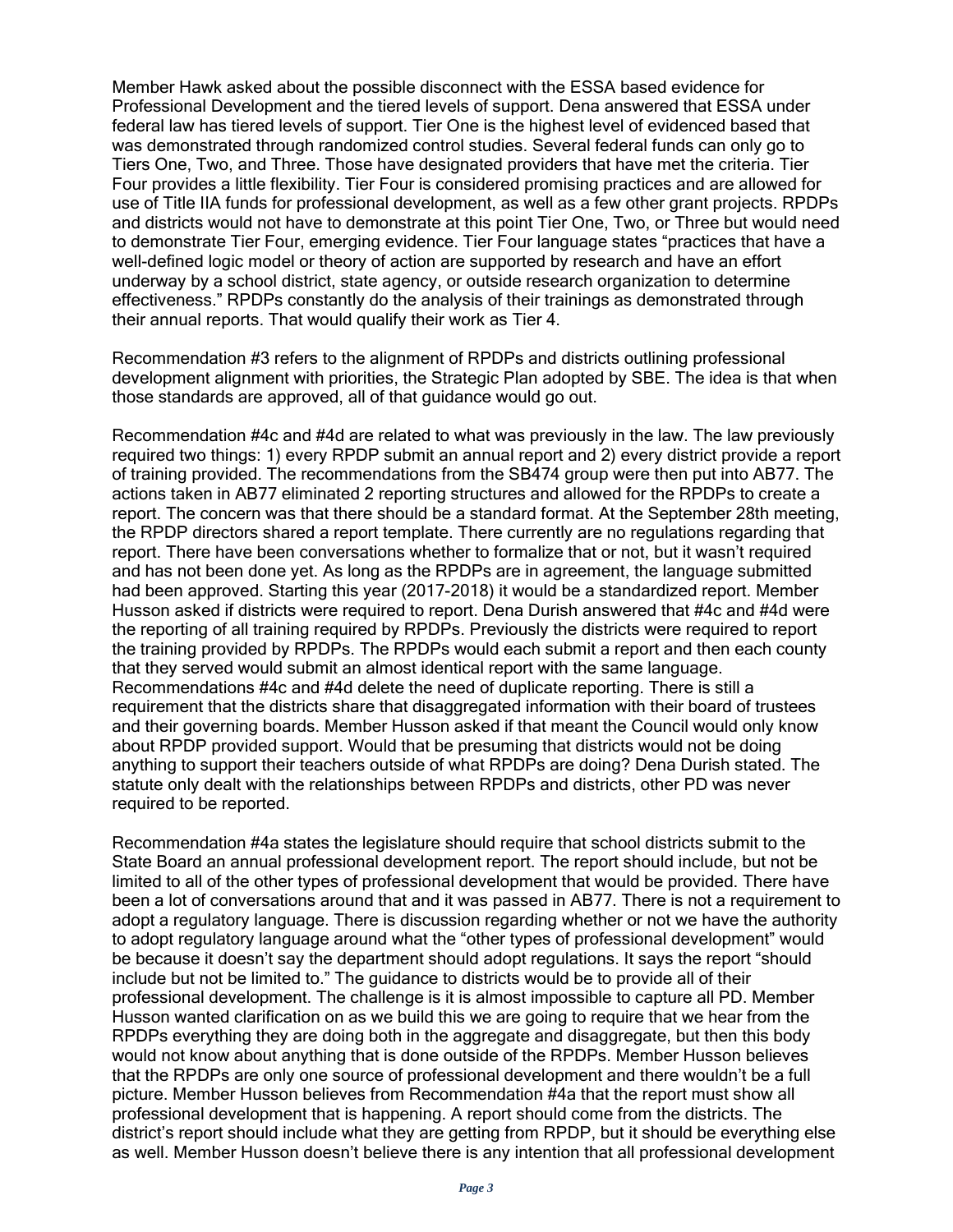be provided to any one district. Dena Durish stated that some rurals have used primarily RPDPs as their source of professional development, but doesn't believe that is the case now. A lot of state wide evidence based providers are being brought in as options. Member Husson stated the regulation in Recommendation #2b says that it has to be job-embedded. By that definition, it means it could not be RPDP. Dena Durish stated that RPDPs do go out and do job-embedded. They are coaching and providing other services in the classrooms and in the schools.

Dena Durish clarifies that this is a new report that the districts should report to the state board to talk about annual professional development that is occurring across all other sources.

Chair Zander stated professional development in Clark and Washoe is different from the rurals, and the majority of that enhanced professional development has been a result of categorical funds. A particular training that is aligned with those categorical funds is approved by the Department of Education and sort of runs through that whole process in regards to the research base. There are other ways to gather that information in regards to what training is taking place in schools. Clark and Washoe probably have much more capacity to deliver their own professional development. The majority of professional development taking place in schools is coming through RPDP or coming through ESSA based categorical funding that has been approved by the State Department of Education.

Dena Durish added that in the past, according to Section 31.5, the Board of Trustees of each district would only submit a report that included the RPDP training on or before December 1<sup>st</sup> of each year on a form prescribed by the Department. That would be by December 1<sup>st</sup>, 2018 for the 17-18 school year. A report concerning professional development training offered by the school district goes to the State; COPS LCE. It also states "The State Board shall prescribe by regulation the contents of the report." This is the current law. This is Recommendation #4a which is aligned with NRS 391A.205.

Member Husson stated there is a need statewide to have better information about what is happening in the schools and districts around professional development. There needs to be an understanding of what is being provided if recommendations are to be made on what should be provided. If we are to be asked to play a role in determining whether standards are good standards and if they are being followed, then it's good for everyone to have the context and this discussion has to happen. Dena Durish stated that if you wanted to proceed with the legislature in the upcoming session you could propose that this body be added to that group. Because if you look there, it says on or before December 1<sup>st</sup> the Board of Trustees will submit on the form prescribed by the Department. Member Husson stated he's not saying that this body needs to have more authority, he just wants to clarify their role, and more importantly ensure that what we are trying to accomplish as a state is actually getting accomplished.

Member Grossman would like to know if there is someone in the Department of Education who is arrogating all the professional development across the state? Dena Durish referred the Council to Recommendation #11 and stated that the recommendations from this group, as well as the AB474 committee, found that nobody could desegregate what professional development was given or what funding source was used to provide each training. It was found that districts and the State don't have a common definition of budgets or professional development. In answer to Aaron Grossman's question, No, not yet; but in alignment with Recommendation #11, we are working towards that. Dena Durish described a new online management system is being worked on for federal and state grants and the hope would be throughout FY19, NDE would work with districts to implement it. Dena stated that in theory Recommendation #11 would be tied to #4a which would then demonstrate where that professional development comes from, what type of professional development it is, and how the funding is channeled.

Recommendation #4b. The AB474 Task Force recommended that once the Department has created the report structure that would be in #4a and #11, Clark County School District would use a pilot program to then look at school site-level budget tracking regarding those business rules. The results should be reported to SBE as appropriate to the study. Dena Durish made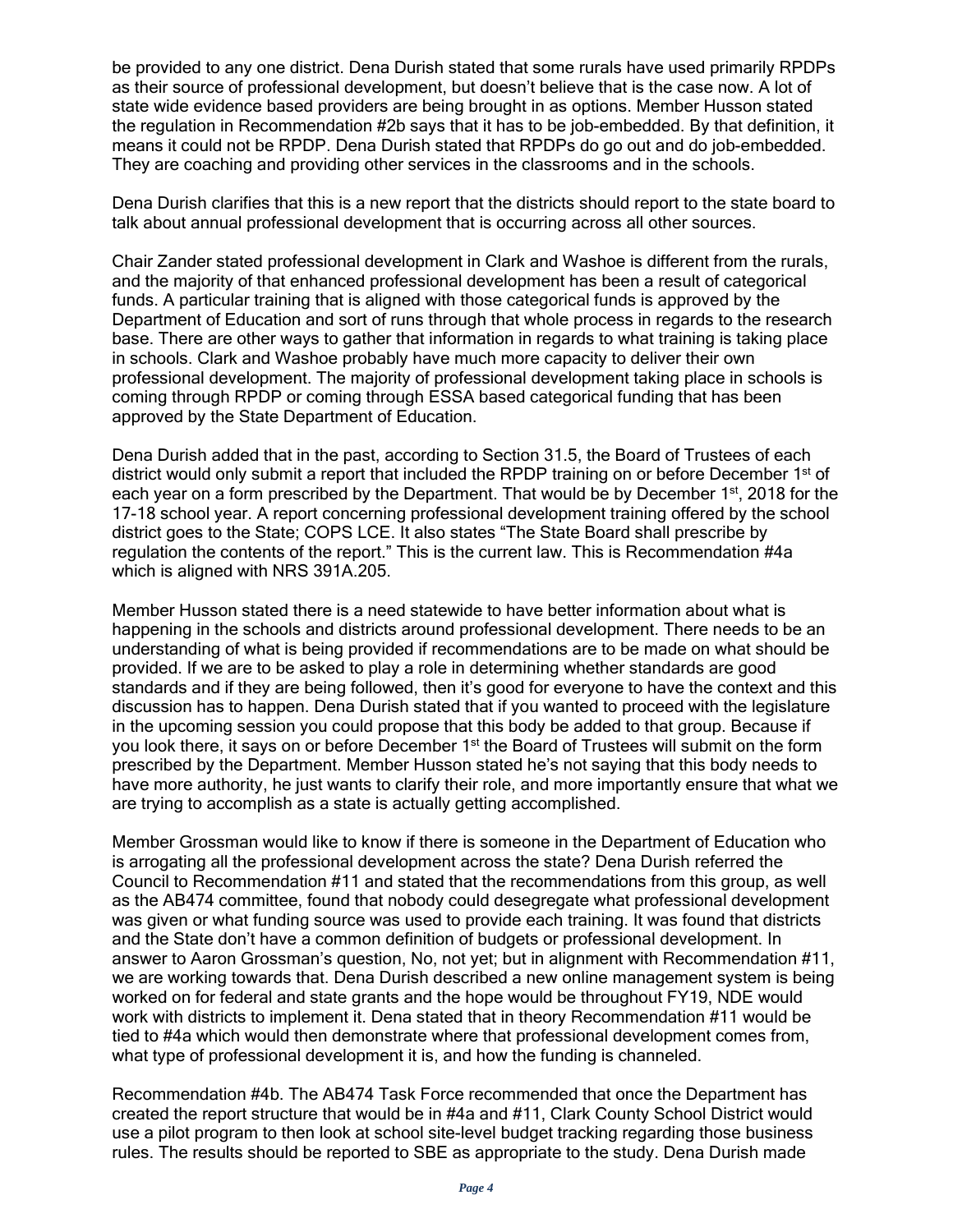clear that the legislature did not recommend this. This was a recommendation of the report and there was no legislative action that was taken on this section that requires Clark County to do a pilot program. This is not currently in law. When the restructuring is done, there is no requirement, it is just a suggestion. Member Husson wanted to know more about the structure being put in place. What is the timeline? What will it mean for a school specifically? Dena stated it will primarily impact districts. This year a consolidated application process is being looked at. A district would determine what their needs are and then use the consolidated application to find the appropriate funding to meet those needs. This might prevent an ineffective use of funds from one source when another source would have been more appropriate.

Member Husson stated that it sounded like a front end process but asked if this going to be used on the back end to report where the funds were spent or that somehow that would inform those reports? Dena answered yes, it is not designed as a reporting structure, but it would help that. Dena explained the Final Financial Report would demonstrate how the funds were spent. In order to do that you would need to know what people were doing with their time and not what we applied for. Dena stated going to the districts and finding out what was spent on professional development was one of the challenges. Member Husson asked if we are developing a system that allows the districts to allocate time for an individual for different line items so they could report to us and we could then know this person spent so many hours providing professional development and so many hours on classroom instruction. Dena answered that it wouldn't be drilled down to that extent. If a person was, for example 50% general funded and 50% Title II A funded, what we would want to see is of that 50% of their time during the year what did they do that was spent with allowable Title II A funds. Member Wendi Hawk stated that it does need to be broken down if funds are being used for different staffing. It does need to be reported separately. It has not been done, but there is a reporting site to do that. Dena Durish stated this is not statewide, but that would be a great question for Clark County School District. It is her understanding their new capital management system that was funded by the legislature is, in theory, supposed to do some of the things you are referencing to demonstrate staffing.

Recommendation #5a. The SB474 Task Force indicated a couple different areas where they wanted the Commission on Professional Standards (COPS) to revisit licensure requirements. One was renewal in general for all educators, the second was related to Administrator licensure. Recommendations #5a and #5b are related to the licensure renewal process for everyone and Recommendation #6 is related to Administrators. Stakeholder work groups have met with Jason Dietrich (Director of Licensure), who facilitated those work groups. They've included educator associations, community groups, districts; both on the HR side as well as professional development groups. They submitted suggestions to COPS at the April 18<sup>th</sup> meeting. R103 and R104 have been developed. COPS had a workshop on that and what those requirements would be and they are pending once the regulation language comes back and then there would be a public hearing for that. Dena Durish stated Recommendation #5 meets the recommendations of this group and feedback from the community to get rid of the 6 credits for renewal. The new process would allow educators to submit 15 hours of job-embedded professional development attended during each academic year. The renewal process would become more of a professional growth process tied to the actual needs of teachers and administrators. With the new licensure system, there would be a way to integrate, update, and validate the professional development that was occurring each year. The educator would then get credit for the professional development taken.

Member Husson had a question regarding Recommendation #5b and if the provider approval should be contemplated rather than the current method of approving individual courses. Member Husson asked if there is a provider approval process now or will there be once this is enacted. Member Husson was asking because one of the recommendations they were going to make for Recommendation #19 is that something like that happen. Dena answered that it is the opposite of that. Currently NAC 391.075 says that the department and COPS shall approve every single course. The department would say the provider is approved and the districts would be responsible for determining if the courses they provide meet their needs. There is nothing in the law that districts determine whether it's effective or not. It's whether or not the teacher taking the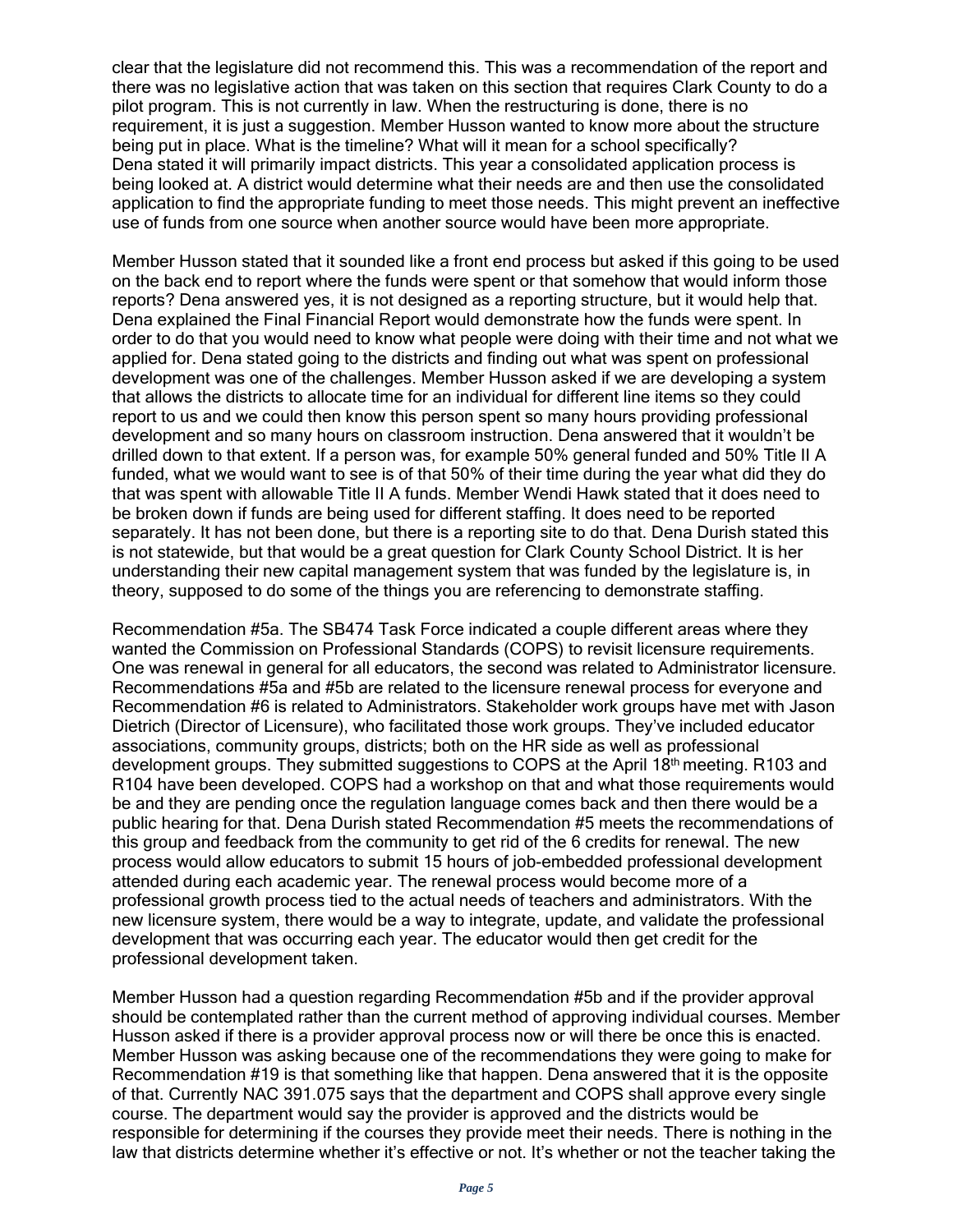course says it meets their needs. It could be at the direction of the person's supervisor to go take an approved coursework from an approved provider and then submit that at the end of the year for the license. Member Husson asked what the standard is for an approved provider. Dena answered that they are meeting the professional development standards and that they are using the things outlined in ESSA and that they are using Nevada Contents standards.

Chair Zander stated that a couple of members, Hawk and Brockett, will need to be leaving early. If they leave, then quorum will not be attained. This topic will be put on pause for a future date to continue with the rest of the agenda items.

7. Plan for Use of Administrative Training FY19 Funds (Information/Discussion/Possible Action) Based on requests made by the regional RPDP Directors and Governing Boards, previous Council actions included approval of equal distribution of one-third of FY18 \$100,000 administrative training funds to be allocated to each of the RPDPs. Members will hear updates regarding the implementation of preliminary FY18 budgets, and possible action may include the approval of amended budgets, with remaining funds reallocated to other regions.

Chair Zander looked over the Powerpoint slide and stated the administrative funds should be handled by the state rather than individual superintendents at the RPDP levels. Chair Zander spoke with the majority of superintendents and found there is no issue with that. The superintendents and Pat even offered that Clark would be willing to put together a statewide PD if the Department of Education would want to engage in a process or Clark can drive that PD. Chair Zander is unsure if it is an action item, but wanted to say that superintendents are comfortable with that.

Dena- See material power point slide. KellyLynn Charles put together a Powerpoint slide based on the \$100,000 money that has been allocated for the current year FY18. During the last meeting it was approved that one of the RPDPs would continue with their anticipated 33-33-33 and change dollar amount. The other district would reduce their budget in the FY funding and the third would increase theirs. All those were submitted previously so no action for FY18 is needed. This was just a reminder for FY19. Item number 2 on the slide is what the funds are to be use for. The Superintendents talk to the RPDPs, the RPDPs speak to their governing boards, and then the superintendent representatives would come to this board and say what they want to spend the \$100,000 on. Future meetings are tentatively scheduled and will be sent out soon and then at the future meeting the three superintendents can say if they want to approve the \$100,000 admin budget for FY19. Member Hawk commented wanted clarification that they are supposed to come to the board with a grant proposal. Dena stated that is correct. They are to come with a proposed budget. Chair Zander believes this will be more effective since each RPDP distributes the money differently. KellyLynn will plan out dates and see if that will be the first meeting after the new members start or whether it is the second meeting, but it will also depend on when the districts can get together.

8. FY18 Final Budgets and Approval of FY19 Budgets (Information/Discussion/Possible Action) During the last meeting it was discussed whether funds could be rolled over from FY18 to FY19. The answer to that is yes. It applies to not only the \$100,000 admin fund, but also to the RPDP budget. The difference is, in the past, the State had allocated one big lump sum and RPDPs would use that and at the end of the year say what needed to be carried over. That process has been updated, and now goes through us, and now every grant goes through a reimbursement process. RPDPs then submit request for funds once they have spent that money. The difference is that now the money will show if it has not been spent. It will still be sitting in an account. Even though the law says that money can be carried over, what we don't want to happen is to have LCB look at the money and notice that not all the money has been spent and then they would take it back and not give it in the next biennium (which would be FY20-21) because they use base-level funding. There was a meeting with the RPDP folks and Sondra from the NDE staff and looked at how to do that. We can do what's called a maintenance unit. Dena Durish stated NWRPDP is anticipating a carryover of \$10,000.00. This amount would then carryover to their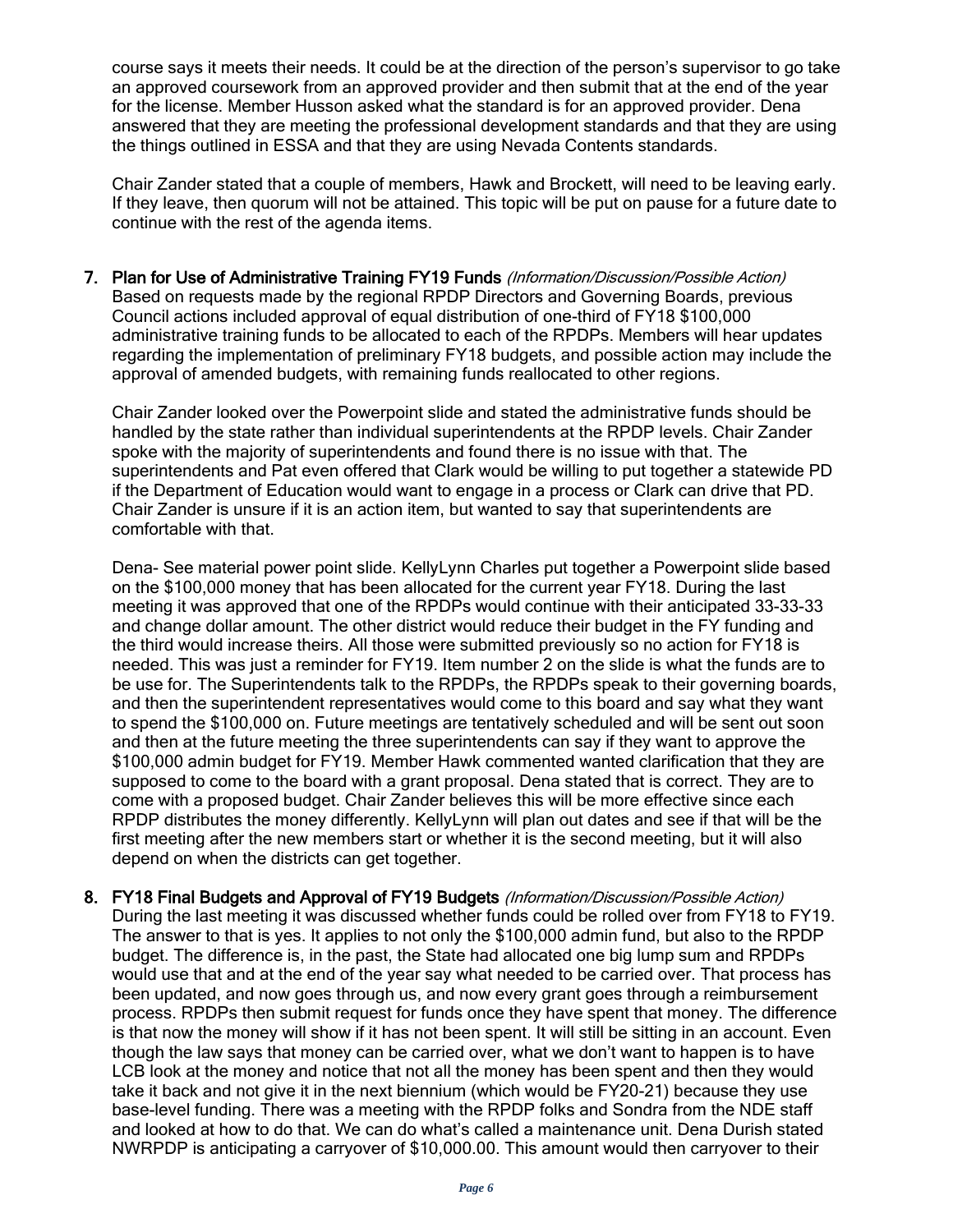new FY19 budget amended and it would say this is how the money will now be spent. KellyLynn stated that SNRPDP also submitted their addendum, \$23,770 for estimated carryover. NNRPDP submitted \$31,700 estimated carryover funds. The three RPDPs also submitted their budget enhancement. This group would be approving all three RPDPs to carryover those funds into FY19 and to request a maintenance unit to maintain that same money be then requested for the next year moving forward.

Motion Member Hawk motions to approve the amended budgets and the motion to approve the carryover for the maintenance. Motion 2nd by Member Brocket.

Motion carries at 11:24 AM.

### 9. Projected FY20-FY21 Budgets (Information/Discussion) Jeff Zander, Chair

Dena explains that NDE requires that FY20-FY21 budgets be submitted now and in the folder the RPDPs have submitted their projected budgets. They have also submitted a FY20-21 budget enhancement for the combined groups for all three of them. The projected budgets will need to be approved for the base amounts that haven't been issued this year and next year. The group has discussed a lot about the cost of salaries and that is a challenge because many of the teachers and administrators that have worked for this group are on district pay scales. When districts give their teachers a raise, the RPDP teachers that are working for them do not get additional money from the districts. They get the same money they have gotten the year before and the year before that. Three RPDPs have submitted a joint budget enhancement concept request. This would go to Superintendent Canavero and then to be reviewed and forwarded to the Governor's budget to determine if they would like to recommend that. It was in the amount of \$298,000 to cover each regional RPDP raises. The consequence if it is not approved, the RPDPs would then have to decrease funding for substitutes or training for staff or reduce staff because they would not be able to afford them. The request is a 2% increase to the overall budget.

Motion Approval of estimated budgets of projected FY20-21 budgets with recommended enhancement.

Member Brocket made motion to approve the FY20-21 budgets with the enhancement. Member Hawks 2<sup>nd</sup> the motion.

## Motion carries at 11:28 AM

For the record it is no longer an official meeting since quorum has been lost. Remaining items do not require voting. They are solely informational items.

Member Hawk left meeting early around 11:30 AM.

Member Husson stated the rest of the recommendations do not need to go over in this forum. They can be brought back up at a future meeting or Dena can be called to go over them, if other members agree. Chair Zander believes it is probably a good idea to go over the rest of the recommendations at the next meeting when the three new superintendents will be present. Possible agenda item to go over other items, NEPF recommendations, funding of GTLF, items 7-10.

Question from Aaron Grossman in Carson City- does this body have the power to assist with navigating any issues that arise with vendors as they come into districts? Dena states she thinks the answer is probably no. The statutory responsibilities of the RPDP Council are related to the overlap of where Districts and RPDPs occur. Member Grossman clarifies his question. Dena states, no. We have no relationships over vendors. Dena clarifies stating in the example, the PD would fall into the District's needs assessment, and the District would determine whether the vendor met their needs.